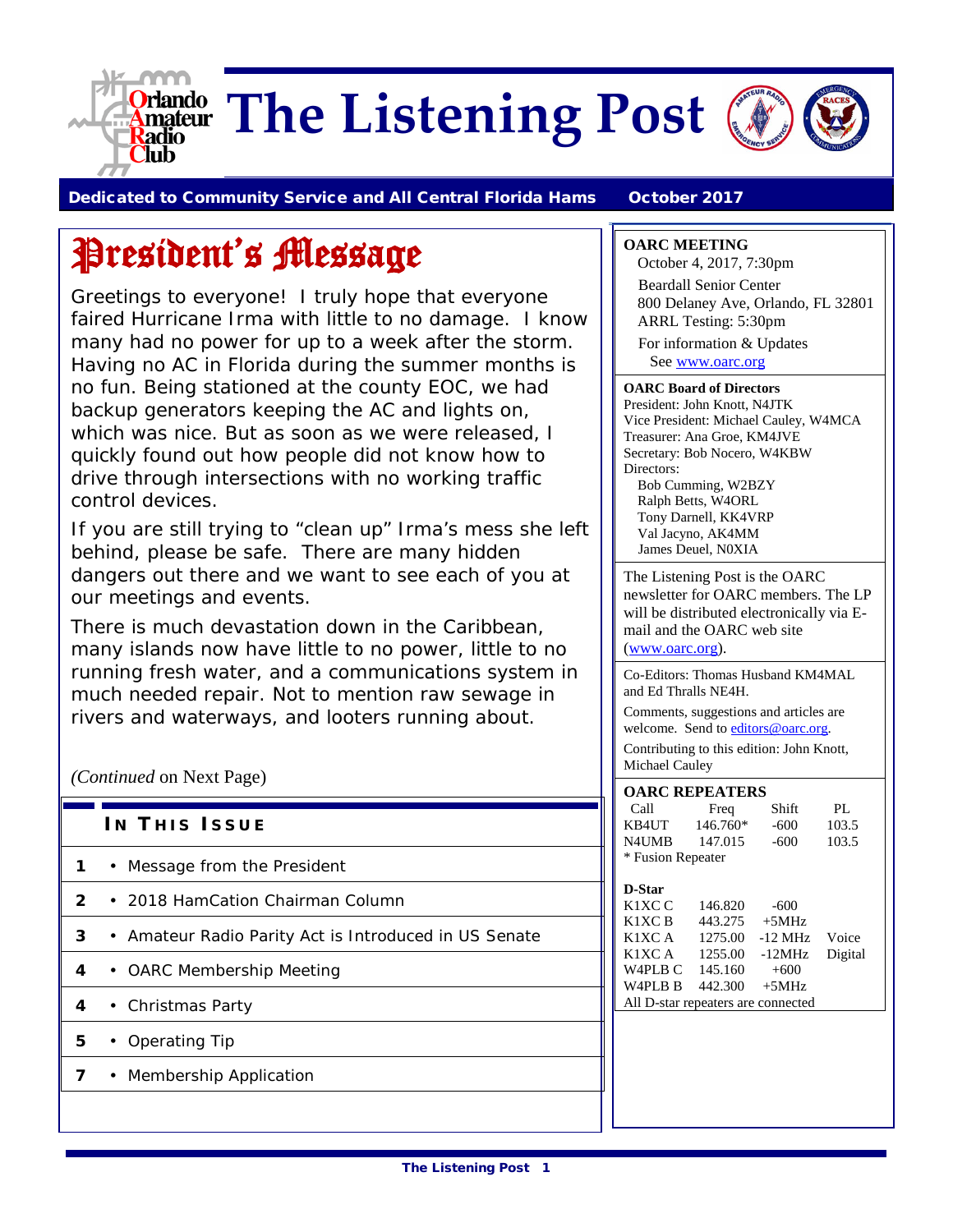# President's Message (*Continued* from Previous Page)

As many of you know, the American Red Cross and the American Radio Relay League joined forces to send 50 amateur radio operators to Puerto Rico to assist in Radio Communications. Within 24 hours of the request, all 50 amateurs were identified and by the middle of the last week of September, they were on the way to the island. Sent with these volunteers was a cache of radios from ARRL's Ham Aid project. HF Radio Kits, Mobile Dual Band Kits, and Portable Radio Kits were all sent with the volunteers to assist. Some of these kits were even sent here to south Florida and over into Texas.

The ARRL needed some help funding these kits deployment and sent out a message to the membership. Your Board of Directors decided to donate \$1,500.00 in the name of OARC and \$1,500.00 in the name of Orlando HamCation to assist in this funding. The donations were accepted on Wednesday September 27. On Thursday September 28, I received an e-mail from ARRL CEO Tom Gallagher that simply said, "Thanks a Million" as the subject and he wrote; John: I'll find time to thank you more fully when I get a moment, but thanks so much. Tom.

These donations that are made because of your membership of OARC and your hard work each year to make HamCation successful. So, when Tom says to me Thank You, he is saying it to the entire membership!

73

John Knott President

### **2018 HamCation Chairman Column (By Michael Cauley, W4MCA)**

Greetings Everyone

We just wrapped up our 3<sup>rd</sup> committee meeting this past weekend.

Reservations are starting to pick up for all areas.

This coming weekend will be in Michigan at the Great Lakes Hamcon. We will be there promoting HamCation.

Then the following weekend we will have a Booth at the Melbourne Hamfest on October 13 and 14 2017. We will be in Booths K-1 and K-2.

Then to wrap up the year we will be getting a booth at the Tampa Bay Hamfest on December 8<sup>th</sup> and 9<sup>th</sup> to promote the show on the west coast of Florida. We have a new Booth Display to use at the hamfest we attend.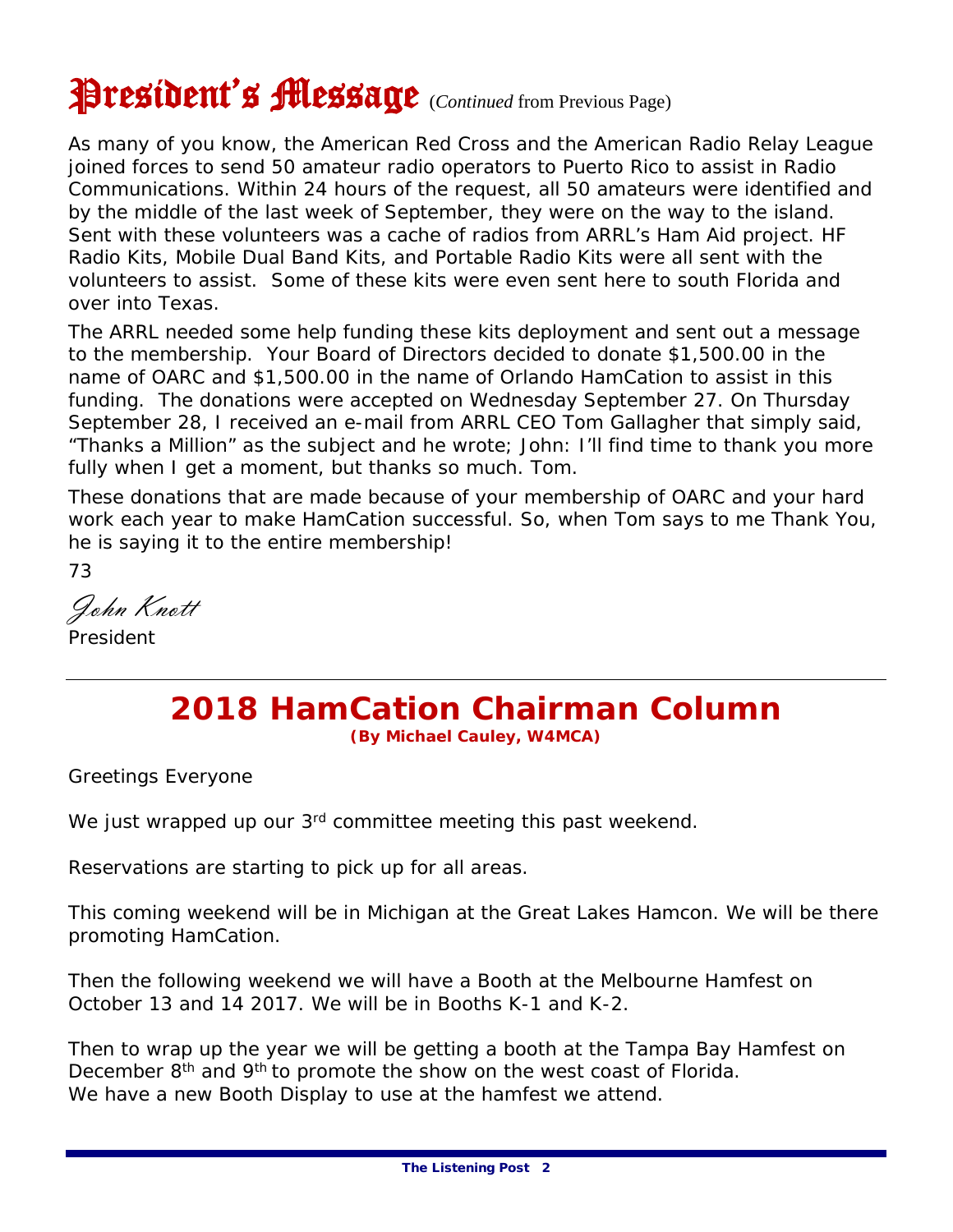

As many of you know, the American Red Cross and the American Radio Relay League joined forces to send 50 amateur radio operators to Puerto Rico to assist in Radio Communications. Sent with these volunteers was a cache of radios from ARRL's Ham Aid project. HF Radio Kits, Mobile Dual Band Kits, and Portable Radio Kits were all sent with the volunteers to assist. Some of these kits were even sent here to south Florida and over into Texas.

The ARRL needed some help funding these kits deployment and sent out a message to the membership. Your Board of Directors decided to donate \$1,500.00 in the name of OARC and \$1,500.00 in the name of Orlando HamCation to assist in this funding. The donations were accepted on Wednesday September 27. On Thursday September 28, John received an e-mail from ARRL CEO Tom Gallagher that simply said, "Thanks a Million" as the subject and he wrote; John: I'll find time to thank you more fully when I get a moment, but thanks so much. Tom.

These donations that are made because of your membership of OARC and your hard work each year to make HamCation successful. Without volunteers HamCation would not be successful and we would not be able to give back the way we do. So, with that said I would like to thank all the Volunteers that help with HamCation ever year. We are always looking for Assistant Chairman. So, if you are interested in being an assistant chairman, please contact me at; chairman@hamcation.com.

Michael Cauley 2018 HamCation General Chairman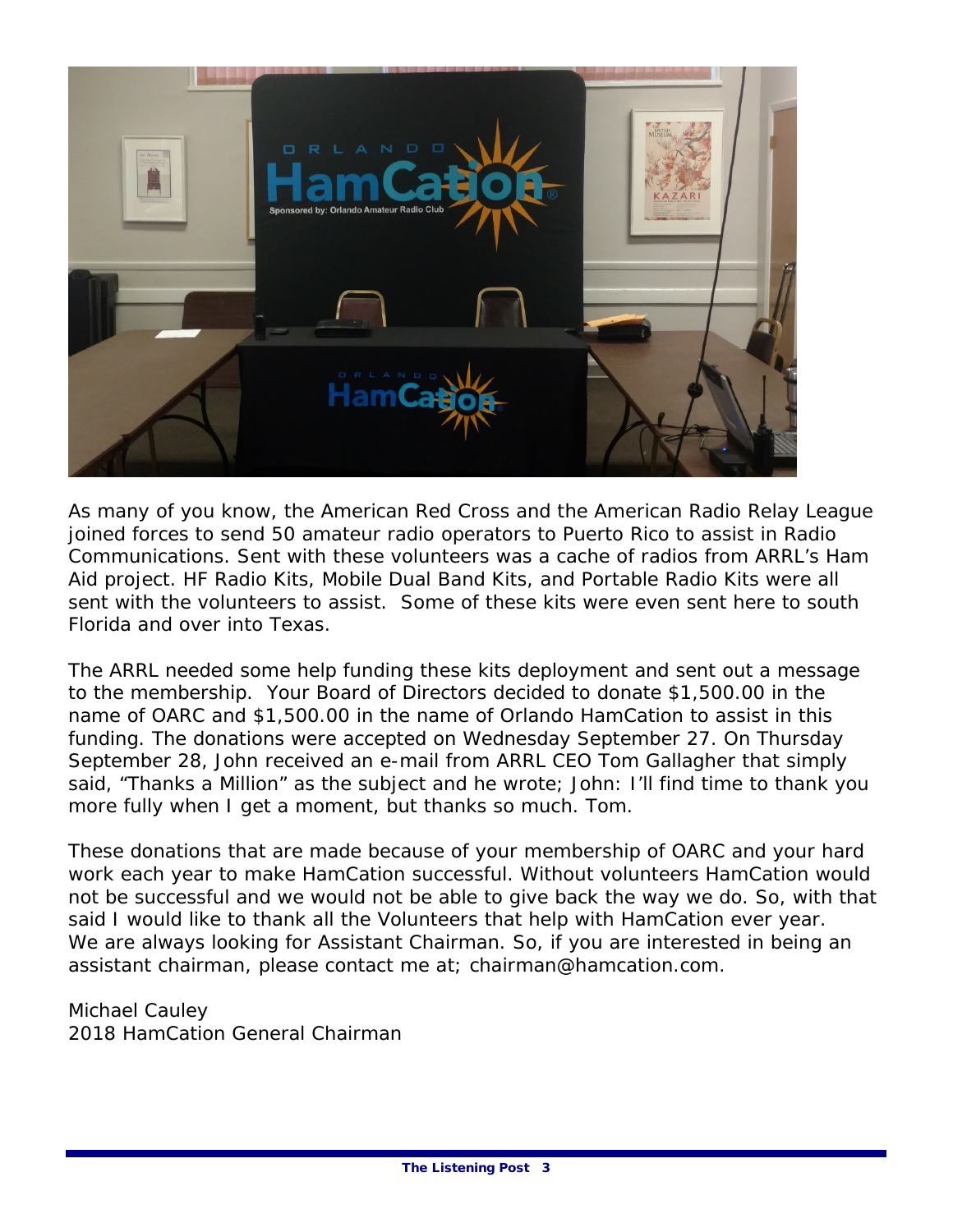## **Amateur Radio Parity Act is Introduced in US Senate**

**(source: The ARRL Letter for July 20, 2017)**

The Amateur Radio Parity Act of 2017 was introduced in the US Senate on July 12, marking another step forward for this landmark legislation. Senators Roger Wicker (R-MS) and Richard Blumenthal (D-CT) are the Senate sponsors. The measure will, for the first time, guarantee all radio amateurs living in deed-restricted communities governed by a homeowners' association (HOA) or subject to any private land-use regulations, the right to erect and maintain effective outdoor antennas at their homes. The Senate bill, S. 1534, is identical to H.R. 555, which passed the US House of

Referredio Parity A

Representatives in January."Amateur Radio continues to be a critical part of our emergency communications operations," Wicker said. "Mississippians learned firsthand after Hurricane Katrina how Amateur Radio operators can provide a resilient, distributed network to first responders and disaster relief organizations when other communications tools fail."



Senator Roger Wicker (R-MS)

"Amateur Radio operators provide an invaluable service to their communities by assisting local emergency communication efforts when disasters occur and main lines are down," Blumenthal said. "This bipartisan measure ensures that operators have access to the tools they need to support our first responders when lives are at stake."FCC Chairman Ajit Pai applauded the bill in late January, saying that it would "help Amateur Radio operators, and take several steps to promote public safety."

ARRL President Rick Roderick, K5UR, expressed the League's appreciation to the Senate sponsors. "ARRL is grateful for the support of Senators Wicker and Blumenthal

for sponsoring this important piece of legislation, and for advocating this bill for the past 3 years," he said. "Their continuing support is critical to the success of our efforts."

President Roderick also thanked Senator John Thune (R-SD), who chairs the Senate Commerce Committee, for "championing the Parity Act in the Senate since the beginning of our effort."

The bill has enjoyed widespread, bipartisan support. In the 114th Congress, nearly 130 cosponsors signed onto the legislation in the House and the Senate. The legislation, which strikes a carefully crafted balance for



Senator Richard Blumenthal (D-CT)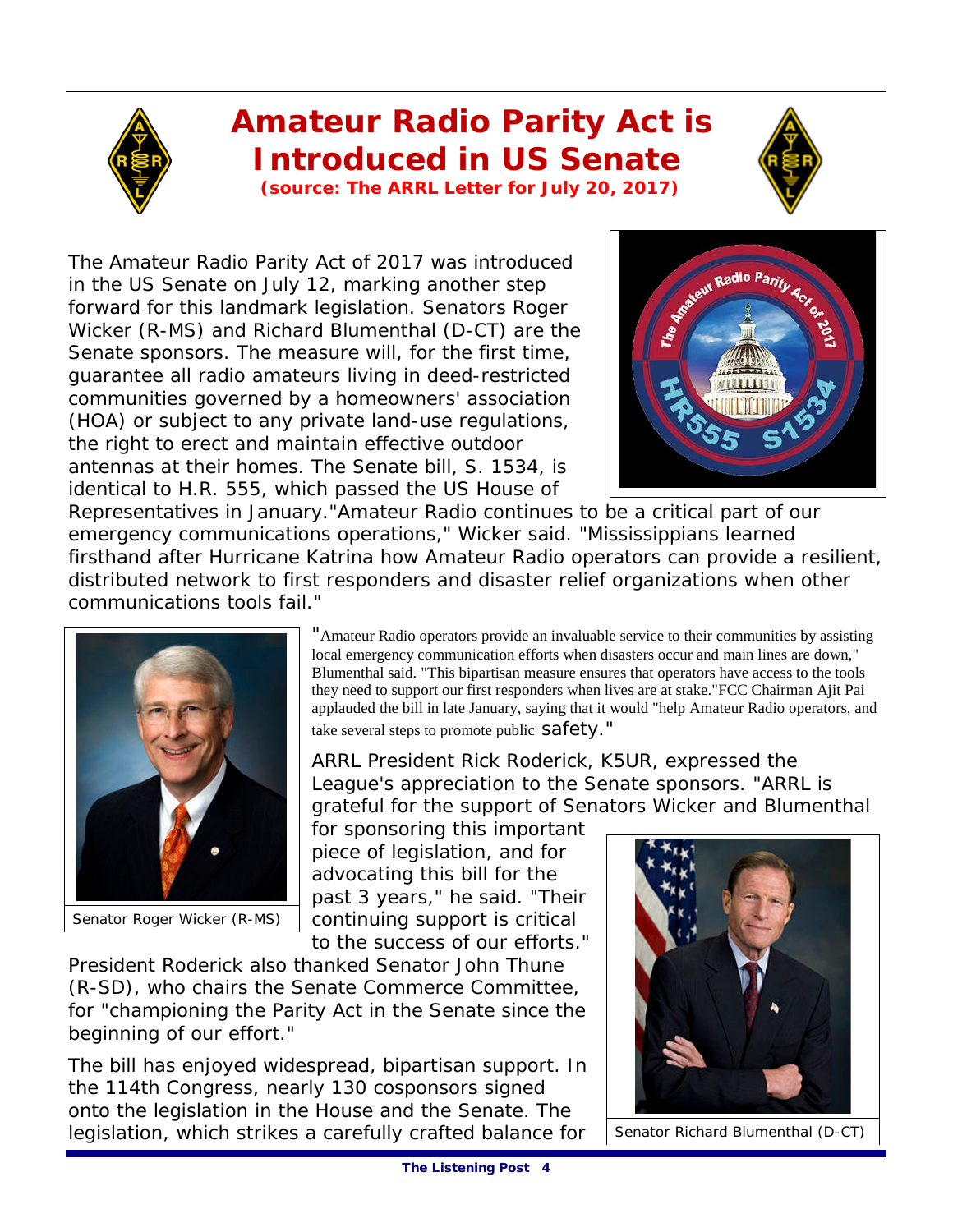all concerned parties, is the result of months of work culminating in the accord reached by ARRL and the Community Associations Institute (CAI). The measure provides for the guarantee of an effective outdoor antenna while protecting the aesthetic concerns of HOAs. In a statement, ARRL said it looks forward to working with the bipartisan leadership of the Senate and the Commerce Committee to help move the Wicker-Blumenthal legislation through the Senate and to the President's desk.

### **October 2017 OARC Membership Meeting**

At the October meeting and joining us via Skype to talk about the Parity Act is ARRL Hudson Division Director and Legislative Advocacy Committee Chairman Mike Lisenco, N2YBB. There has been a lot of chatter on the internet, including Facebook about the Parity Act and is it really going to help Amateurs.

Come to the meeting on October 4 and ask those questions.

This was originally scheduled for the September meeting but was rescheduled to the October meeting because of Irma.

## **Christmas Party**

*It's starting to feel a lot like……Summer still?* Yes, I know, it's still very warm outside and I want to talk about the Christmas Party.

This year's Christmas Party is Saturday December 2, 2017. The location will be at the Knights of Columbus, 5727 Cornelia Ave, Orlando, FL 32807. Doors open at 6PM. Dinner is served at 7pm.

Members and 1 guest pay \$10.00 per person. Non-Members are \$25.00 per person. Tickets will be available at the October and November meetings only! If you are reading this message in the Listening Post and cannot make it to the October or November Membership meeting but still want to attend the Christmas Party, send me an email. Since Hurricane Irma was the reason for not having a meeting in October and because of that, losing one of opportunity to sell tickets, I will make an exception on how we make the tickets available, but you must contact me ASAP.

We'll also be a Toys 4 Tots drop off location. Please bring a small unwrapped toy for our collection. The past couple of years we have filled over two boxes each year. More details as we get closer to the party.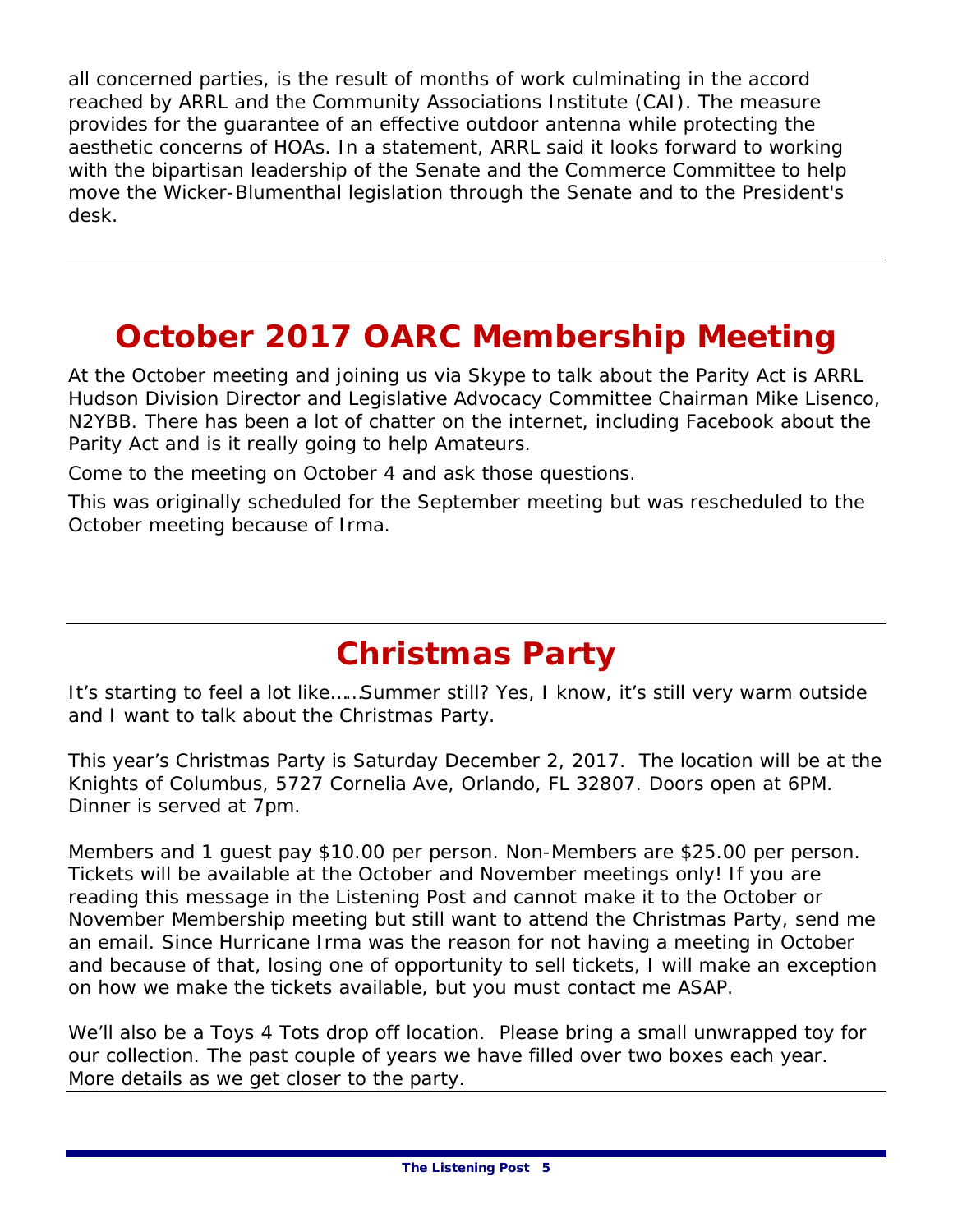# **OPERATING TIP**

#### **(The ARRL Contest Update for September 20, 2017)**

"**Mind Over Mode**" - In contests that allow multiple modes, always be mindful of the fastest way to make contacts. It makes sense to use FT8, JT65, or other digital modes when a path does **NOT** exist on CW or SSB. However, if the band conditions permit CW or Phone Qs, they are often faster to complete than digital contacts.

### **WORD TO THE WISE (The ARRL Contest Update for September 20, 2017)**

"**Ground Gain**" - The increase in signal level possible at elevation angles where the direct radiation and the ground image of an antenna are additive in phase. For horizontally polarized antennas, this can be as much as 6 dB.

### **OPERATING TIP: Time Synchronization (From The ARRL Contest Update for September 6, 2017)**

| <b>Quick NTP Status</b>                             |                                                    |        |  |              |          |       |  |
|-----------------------------------------------------|----------------------------------------------------|--------|--|--------------|----------|-------|--|
| Checking current status of NTP service with ntpg -p |                                                    |        |  |              |          |       |  |
| remote                                              | refid st t when poll reach delay offset jitter     |        |  |              |          |       |  |
|                                                     |                                                    |        |  |              |          |       |  |
| $*192.168.88.111$ .GPS.                             |                                                    | 1 u 10 |  | 16 377 0.692 | 1.541    | 0.783 |  |
|                                                     | neoknet.com 108.61.73.243 3 u 30 64 377 71.148     |        |  |              | $-6.266$ | 7.805 |  |
|                                                     | ntp.vour.org .CDMA. 1 u 50 64 377 59.358           |        |  |              | $-1.672$ | 1.434 |  |
|                                                     | -frigg.fancube.c 128.227.205.3 2 u 4 64 377 74.241 |        |  |              | $-6.981$ | 2.542 |  |

Example output showing millisecond offsets from various time sources using the Meinberg NTP utilities. View the image to expand.

| WSJT-X v1.8.0-rc2 by K1JT                                           |         |               |                        |  |
|---------------------------------------------------------------------|---------|---------------|------------------------|--|
| Configurations View<br>Mode<br>Decode Save<br>File<br>Tools<br>Help |         |               |                        |  |
| <b>Band Activity</b>                                                |         |               |                        |  |
| UTC<br>dB<br>DT Freq<br>Message                                     |         |               |                        |  |
| $-4$<br>170345                                                      | 0.7     | $739 -$       | KG4OLG W3IH RRR        |  |
| 170345 -18                                                          | 0.1     | $988 -$       | WA9ONY WX2CX FN31      |  |
| 170400 -15                                                          | 0.2     | $740 -$       | W3<br>As close to zero |  |
| 170400 -12                                                          | 0.1     | $775 -$       | F1.                    |  |
| 170400<br>$-4$                                                      | 0.2     | 936<br>$\sim$ | Iρ                     |  |
| 170400 -10                                                          | 1.2     | $202 -$       | as possible<br>Сo      |  |
| $-3$<br>170400                                                      | 0.1     | 684           | K5RUE NOOLI R-UD       |  |
| 170400 -15                                                          | 0.6     | $9$ $\sim$    | ADOOI NZ7M 73          |  |
| 170415<br>7                                                         | 0.1     |               | KG5RJR WB2JEP 73       |  |
| $170415 - 18$                                                       | 0.1     | 987<br>$\sim$ | WA9ONY WX2CX FN31      |  |
| $170415 - 19$                                                       | 10.1    | $203 -$       | KB5VJY W2HTS FN20      |  |
| 170415<br>4                                                         | 0.2     | $626 -$       | K6LG WOTK -16          |  |
| $170415 - 13$                                                       | 0.1     | $685 -$       | <b>N5SLY K5ROE RRR</b> |  |
| 170415 -24                                                          | 0.2     | $916 -$       | MWOCSO N4DA 73         |  |
| 170415<br>$-3$                                                      | 0.2     | $739 -$       | KG4OLG W3TH RRR        |  |
| $170430 - 24$                                                       | $0.5 -$ | $313 -$       | F4GUK WX2H FN20        |  |
| $170430 - 16$                                                       | 0.5     | $740 -$       | W3IH KG4OLG 73         |  |
| $170430 - 15$                                                       | 0.1     | $784 -$       | WB2JEP KG5RJR 73       |  |
| 70420                                                               |         | ooc           | TOMBY MADEC BBB        |  |

A snipped from the WSJT-X screen. The "DT" column is the Delta Time - the difference between your computer's clock and the other station's clock. You want this to be as close to zero as possible.

If you're using the new digital modes like JT65 and FT8, it's more important than ever to make sure your computer's time is correct. If your computer's clock is off by more than a second or two, contacts with other stations may be difficult or impossible.For internet-connected computers, time synchronization could be as easy as turning on and configuration Internet time synchronization in your operating system settings. For those on DXpeditions or otherwise not connected, alternative means of time synchronization such as WWVB or GPS can be used.

The WSJT-X documentation recommends using Meinberg NTP on Windows machines to synchronize with Internet timeservers. Meinberg comes with utilities that help you better monitor the quality and health of your clock synchronization source(s).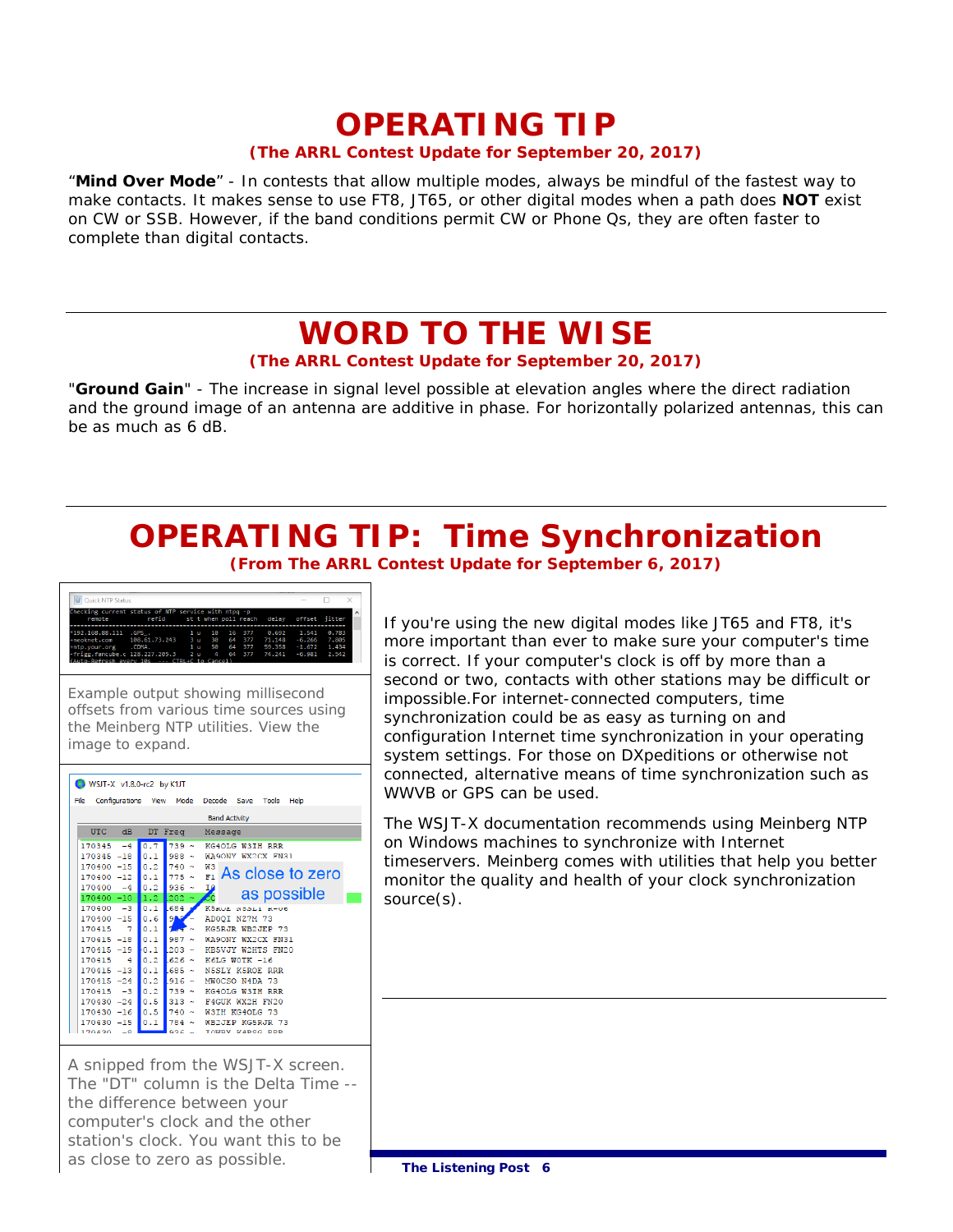

## **OARC Meetings and Events for the Remainder of 2017**

| October 4, Wednesday  | Meeting              |
|-----------------------|----------------------|
| October 15, Sunday    | 2017 Ride for Ronald |
| November 1, Wednesday | Meeting              |
| December 6, Wednesday | No Meeting           |